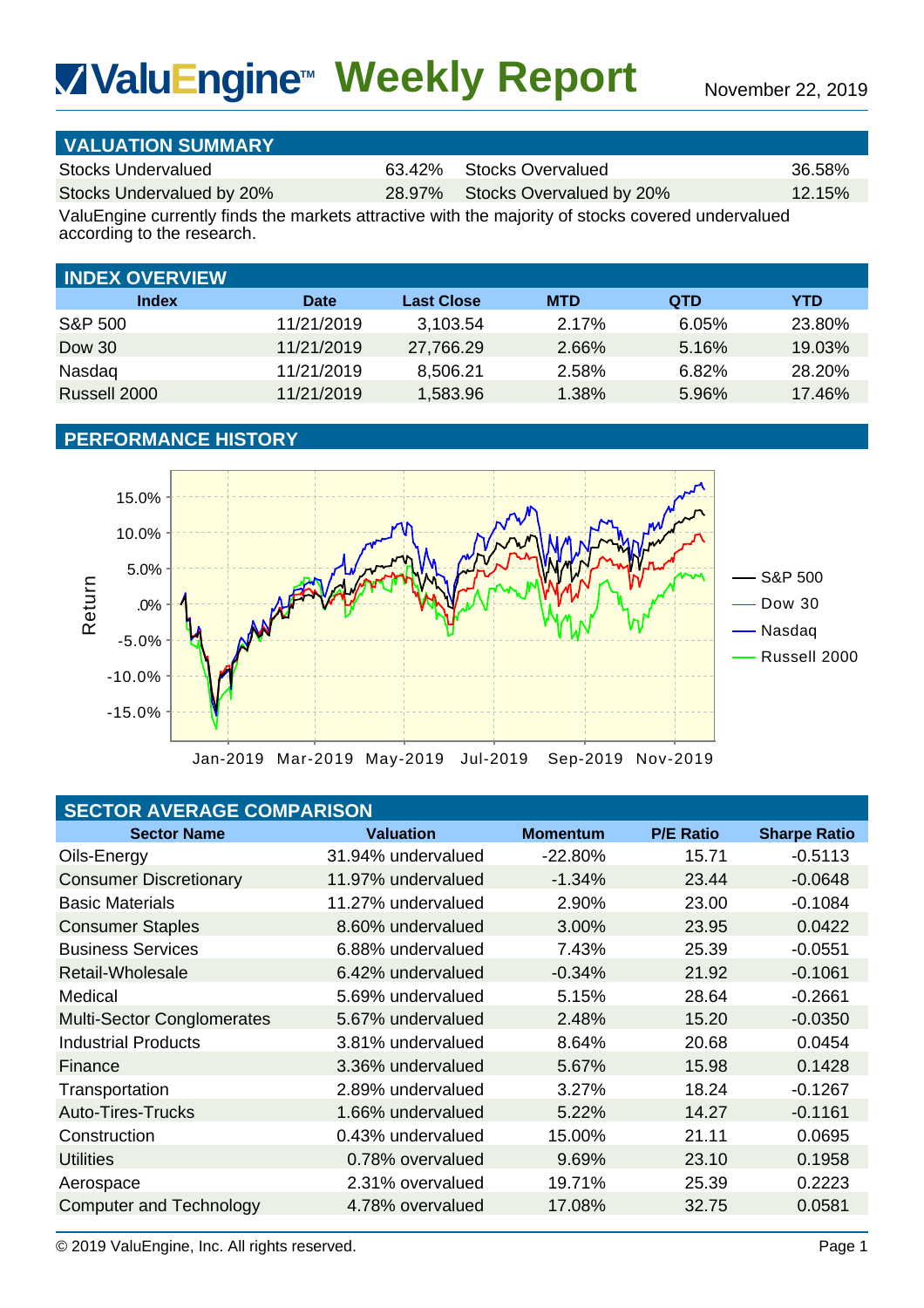# **Weekly Report** November 22, 2019 **TM**

| <b>VivaluEngine™ Weekly Report</b>                                                                                                                                                                                                                |                           |                           |                             |                                  | November 22, 2019                  |
|---------------------------------------------------------------------------------------------------------------------------------------------------------------------------------------------------------------------------------------------------|---------------------------|---------------------------|-----------------------------|----------------------------------|------------------------------------|
|                                                                                                                                                                                                                                                   |                           |                           |                             |                                  |                                    |
| <b>TOP INDUSTRIES</b>                                                                                                                                                                                                                             | <b>Valuation</b>          |                           | <b>P/E Ratio</b>            |                                  |                                    |
| <b>Industry Name</b><br>Solar                                                                                                                                                                                                                     | $-14.38%$                 | <b>Momentum</b><br>21.47% | 37.27                       | <b>Sharpe Ratio</b><br>$-0.4166$ | <b>Market Cap (bil)</b><br>0.9708  |
| <b>Medical Information Systems</b>                                                                                                                                                                                                                | $-0.79%$                  | 20.91%                    | 25.24                       | $-0.3563$                        | 1.7251                             |
| <b>Internet Software</b>                                                                                                                                                                                                                          | 9.91%                     | 24.31%                    | 47.75                       | $-0.0550$                        | 4.7768                             |
| <b>Retail-Drug Stores</b>                                                                                                                                                                                                                         | $-20.09%$                 | $-29.20%$                 | 13.63                       | $-0.3508$                        | 22.8493                            |
| <b>Real Estate Development</b>                                                                                                                                                                                                                    | $-2.61%$                  | 20.60%                    | 13.21                       | 0.2976                           | 1.0762                             |
| Protection-Sfty Eq & Svc                                                                                                                                                                                                                          | 29.54%                    | 41.48%                    | 23.48                       | 0.0372                           | 4.2391                             |
| Mining-Misc                                                                                                                                                                                                                                       | $-20.07%$                 | $-1.72%$                  | 24.18                       | $-0.1881$                        | 3.0840                             |
| Medical-Biomed/Genetics                                                                                                                                                                                                                           | $-1.11%$                  | 5.58%                     | 28.72                       | $-0.3649$                        | 2.1313                             |
| <b>Medical Instruments</b>                                                                                                                                                                                                                        | $-1.69%$                  | 15.56%                    | 38.65                       | $-0.1640$                        | 4.2845                             |
| <b>Computer-Services</b>                                                                                                                                                                                                                          | $-4.74%$                  | 32.52%                    | 29.69                       | 0.3559                           | 4.2858                             |
|                                                                                                                                                                                                                                                   |                           |                           |                             |                                  |                                    |
| <b>STOCK OF THE WEEK - PTC</b><br>Comapny Name: Ptc Inc                                                                                                                                                                                           |                           |                           |                             |                                  |                                    |
| Sector: Computer and Technology                                                                                                                                                                                                                   |                           |                           | Industry: Computer-Software |                                  |                                    |
|                                                                                                                                                                                                                                                   |                           |                           |                             |                                  |                                    |
| <b>ValuEngine Recommendation</b>                                                                                                                                                                                                                  |                           |                           |                             |                                  |                                    |
| companies. The recommendations are based on the<br>proprietary ValuEngine one-year forecast return model<br>output for each individual equity. ValuEngine's Five-<br>Engine rating stocks have an averaged annual return of<br>11.17% since 2002. |                           |                           | <b>Strong<br/>Sell</b>      | Sell<br>Hold                     | <b>Strong</b><br>Buy<br><b>Buy</b> |
| <b>Data Summary</b>                                                                                                                                                                                                                               |                           |                           |                             |                                  |                                    |
| Trade Date: Nov 21, 2019                                                                                                                                                                                                                          | Last Close: \$75.08       |                           |                             | Avg Volume: 1022612              |                                    |
| 1-Yr Forecast: 14.55%                                                                                                                                                                                                                             | Valuation: 16.31%         |                           | 1-Yr Momentum: -11.38%      |                                  |                                    |
| <b>Trailing P/E: 58.96</b>                                                                                                                                                                                                                        | Forward P/E: 48.97        |                           | PEG Ratio: 2.89             |                                  |                                    |
| Market Cap (bil): \$8.65                                                                                                                                                                                                                          | <b>EPS Growth: 20.42%</b> |                           |                             | Beta: 1.15                       |                                    |
| 5-Yr Avg Return: 11.24%                                                                                                                                                                                                                           | Volatility: 28.66%        |                           |                             | Sharpe Ratio: 0.39               |                                    |
| P/S Ratio: 6.89                                                                                                                                                                                                                                   | <b>M/B Ratio: 7.19</b>    |                           |                             | Alpha: -0.34                     |                                    |
| <b>Forecast Analysis</b>                                                                                                                                                                                                                          |                           |                           |                             |                                  |                                    |
| The predictive variables used in Valuengine's forecast                                                                                                                                                                                            |                           |                           |                             | <b>Target Price</b>              | Exp. Return                        |
| model include both proprietary and well-established                                                                                                                                                                                               |                           |                           | 1-Month                     | \$75.99                          | 1.21%                              |
| variables derived from credible financial studies and                                                                                                                                                                                             |                           |                           | 3-Month                     | \$77.12                          | 2.72%                              |
| publications. We use a distinct forecasting model for each<br>time horizon and apply the most advanced                                                                                                                                            |                           |                           | 6-Month                     | \$77.94                          | 3.80%                              |
| statistical/econometric techniques to ensure that our stock                                                                                                                                                                                       |                           |                           | 1-Year                      | \$86.00                          | 14.55%                             |
| return forecasts are as reliable as possible.                                                                                                                                                                                                     |                           |                           | 2-Year                      | \$74.75                          | $-0.44%$                           |
| Click for more information on ValuEngine's models.                                                                                                                                                                                                |                           |                           | 3-Year                      | \$67.11                          | $-10.61%$                          |
|                                                                                                                                                                                                                                                   |                           |                           |                             |                                  |                                    |
| © 2019 ValuEngine, Inc. All rights reserved.                                                                                                                                                                                                      |                           |                           |                             |                                  | Page 2                             |

## **STOCK OF THE WEEK - PTC**

# **ValuEngine Recommendation**



## **Data Summary**

| Trade Date: Nov 21, 2019   | Last Close: \$75.08       | Avg Volume: 1022612    |
|----------------------------|---------------------------|------------------------|
| 1-Yr Forecast: 14.55%      | Valuation: 16.31%         | 1-Yr Momentum: -11.38% |
| <b>Trailing P/E: 58.96</b> | Forward P/E: 48.97        | PEG Ratio: 2.89        |
| Market Cap (bil): \$8.65   | <b>EPS Growth: 20.42%</b> | Beta: 1.15             |
| 5-Yr Avg Return: 11.24%    | Volatility: 28.66%        | Sharpe Ratio: 0.39     |
| <b>P/S Ratio: 6.89</b>     | <b>M/B Ratio: 7.19</b>    | Alpha: -0.34           |
|                            |                           |                        |

### **Forecast Analysis**

|         | <b>Target Price</b> | <b>Exp. Return</b> |
|---------|---------------------|--------------------|
| 1-Month | \$75.99             | 1.21%              |
| 3-Month | \$77.12             | 2.72%              |
| 6-Month | \$77.94             | 3.80%              |
| 1-Year  | \$86.00             | 14.55%             |
| 2-Year  | \$74.75             | $-0.44%$           |
| 3-Year  | \$67.11             | $-10.61%$          |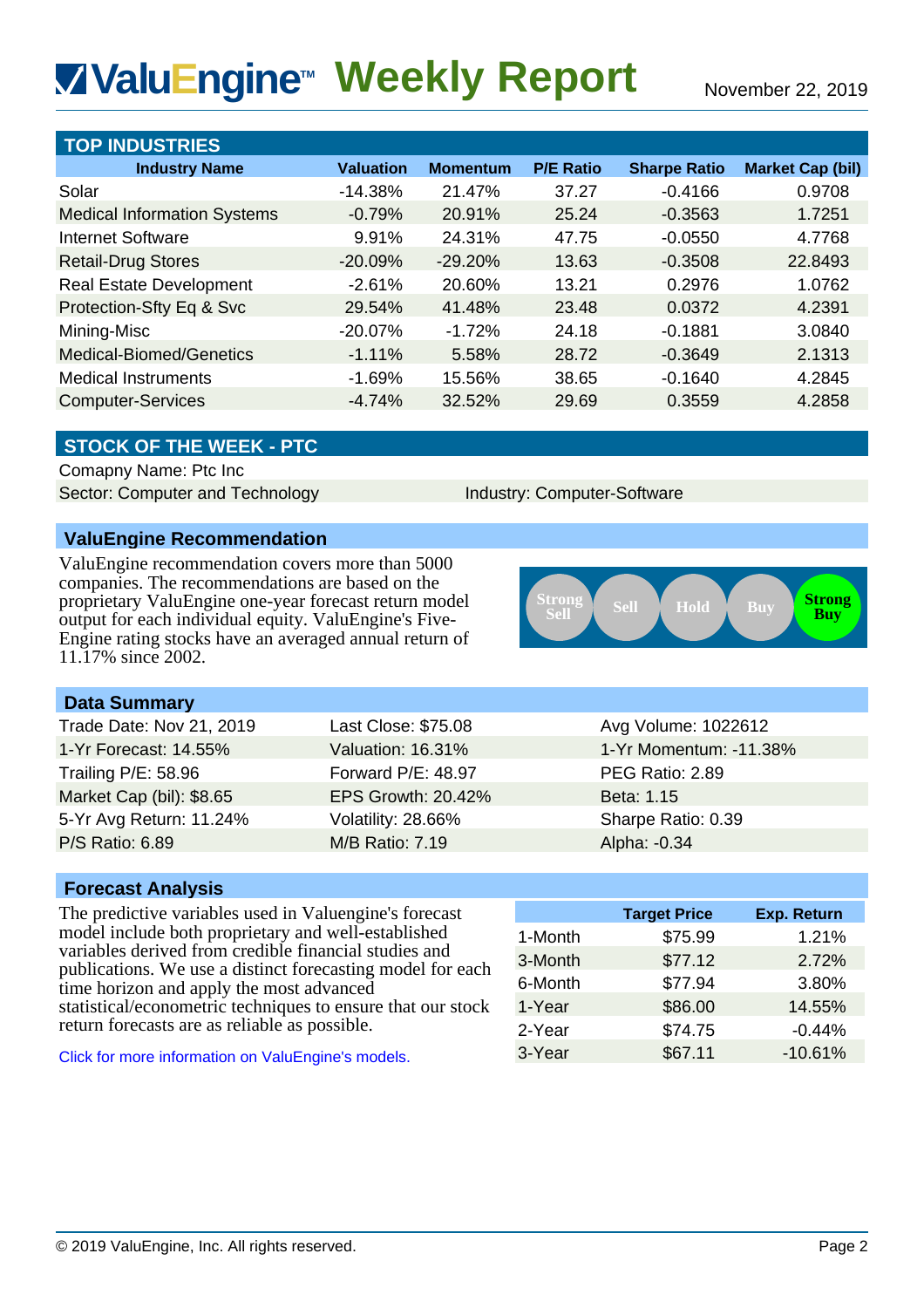# **STOCK OF THE WEEK - PTC**

#### **Price And Recommendation History**



## **ValuEngine Evaluation & Rankings**

|                     | <b>Value</b> | <b>Ranking</b> |
|---------------------|--------------|----------------|
| 1-Yr Forecast       | 14.55%       | 99             |
| Valuation           | 16.31%       | 15             |
| 1-Yr Momentum       | $-11.38%$    | 28             |
| P/E Ratio           | 58.96        | 36             |
| Market Cap(bil)     | 8.6477       | 86             |
| <b>EPS Growth</b>   | 20.42%       | 60             |
| 5-Yr Avg Return     | 11.24%       | 84             |
| Volatility          | 28.66%       | 54             |
| <b>Sharpe Ratio</b> | 0.3920       | 80             |
| P/S Ratio           | 6.89         | 17             |
| M/B Ratio           | 7.19         | 20             |
| <b>Surprise</b>     | 51.29%       | 90             |

Just as important as the percentages shown for our predictive variables for each stock is the way they are ranked against @7000 stocks in our database. This is sometimes confusing to newcomers to ValuEngine. Each of these quantitative measurements is ranked on a scale of 1 to 100. Generally the higher the ranking, the more positive the influence each measurement has on the overall attractiveness of the stock. In other words a high rank is always better. For example:

- \* Forecast rank 99: 1% of stocks have higher forecast returns.
- \* Valuation rank 15: 85% of stocks are more undervalued.
- \* Momentum rank 28: 72% of stocks have higher momentum.
- \* P/E rank 36: 64% of stocks have lower P/E ratios.
- \* Size rank 86: 14% of stocks have higher market capitalization.
- \* Volatility rank 54: 46% of stocks have less volatility.

### **Business Summary**

PTC Inc. develops, markets, and supports software solutions. The company offers enterprise solutions and desktop solutions. Its principal Enterprise Solutions are Windchill, Arbortext, Creo View and Integrity. The Company's Desktop Solutions include its integrated Creo software suite, its Mathcad engineering calculations software and its Arbortext document authoring tools. It also offers consultation, implementation, training, and maintenance services. PTC Inc., formerly known as Parametric Technology Corporation, is headquartered in Needham, Massachusetts.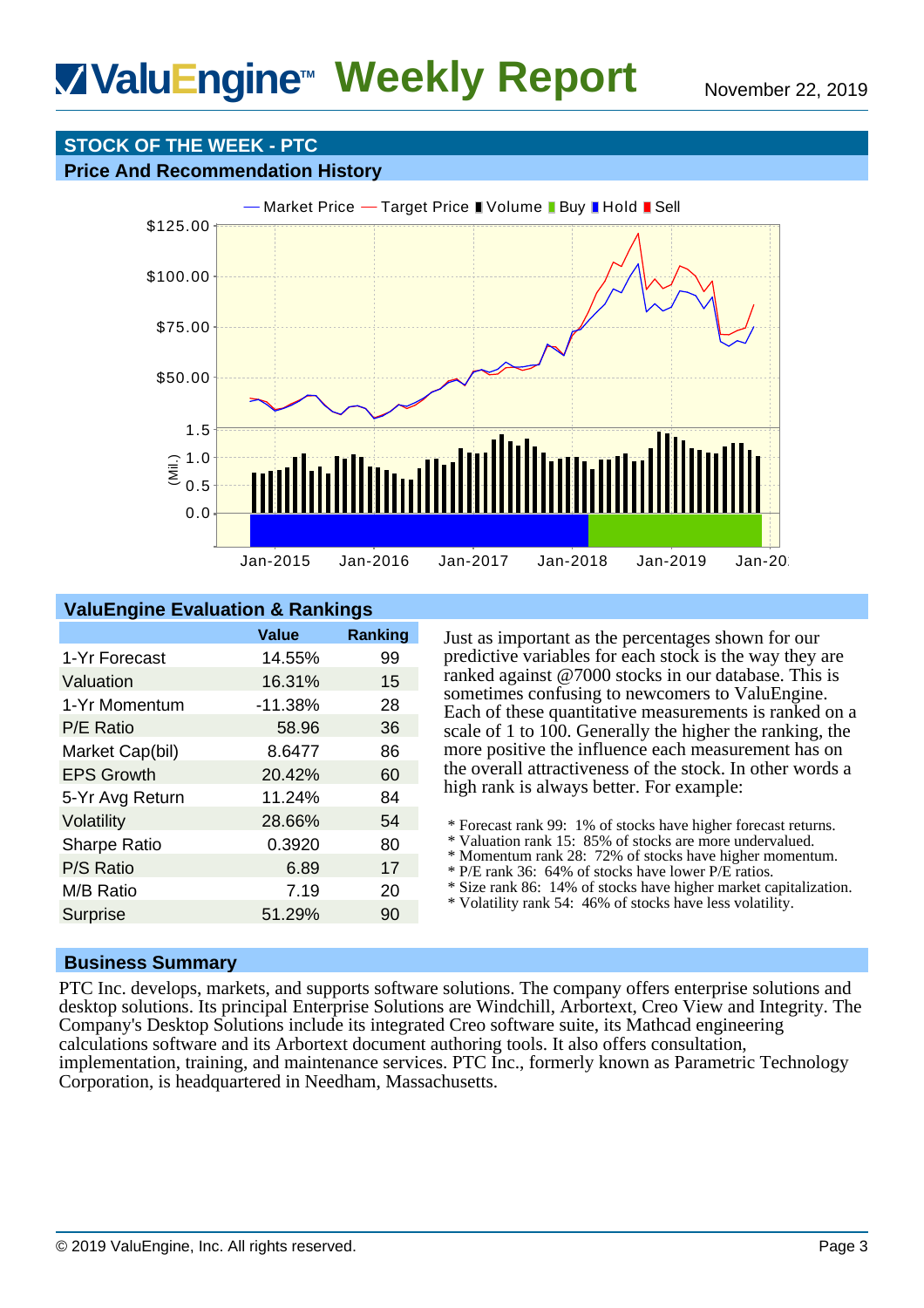# **VALUENGINE SERVICE DESCRIPTIONS**

### **Investing Should Not Be Emotional Investing Should Be Based Upon Information & Knowledge Improve your investment returns with ValuEngine**

ValuEngine provides research on over 5,000 stocks with stock valuations, Buy/Hold/Sell recommendations, and forecasted target prices, so that you the individual investor can make informed decisions, not emotional ones! **VE employs a complex Quantitative model that evaluates all available data, all the time.**

#### **ValuEngine Stock Analysis Service**

- Research on over 4,000 US and 1,000 Canadian stocks
- Updated DAILY (when stock markets open)
- Fair market valuations, forecasted target prices, Buy/Hold/Sell Recommendations
- Industry and Sector Group analysis
- Screener to find top forecasted, or most undervalued stocks (and much more)
- Portfolio functions to maximize performance
- Portfolio wizard to build list of stocks to fit specific investment goals
- Daily Market Bulletin and Weekly newsletters
- Individual stock financials
- For more information about ValuEngines research [CLICK HERE](http://www.valuengine.com/pub/main?p=32)

#### Two-week Free Trial available! [CLICK HERE](http://www.valuengine.com/pub/VeSubscribeInfo?t=A)

#### **ValuEngine Professional Subscription**

- Everything in above Stock Analysis Service, PLUS
- Data file download of ValuEngine research outputs: Valuations, Forecasts, Ratings
- Import portfolio functions
- View unlimited ValuEngine stock reports on over 5,000 companies
- Unlimited access to 16 Sector and over 140 Industry reports
- Track portfolios of unlimited size
- ValuEngine View Portfolio Strategy: Flagship portfolio of 16 stocks
- ValuEngine REIT Strategy: Portfolio of 15 Real estate investment trust stocks
- ValuEngine Diversified Strategy: Portfolio of ETF's for a general market strategy

Two-week Free Trial available! [CLICK HERE](http://www.valuengine.com/pub/VeSubscribeInfo?t=Z)

#### **ValuEngine Daily and Weekly Financial Newsletters**

- Published most trading days
- Analysis of various ValuEngine stock picks, newsletters, economic commentary, and market insights
- Additional critical data on market and sector valuations
- Frequently includes links to free ValuEngine stock reports, newsletter samples
- Notification of ValuEngine investor events in your area
- Demonstrates the use of the tools and features at www.valuengine.com
- Provides analysis for key indices, sectors, and industries
- Analysis of individual stocks that are key in current news cycles
- Provides the latest results for a variety of VE portfolios and newsletters

For FREE access to ValuEngine blogs and articles! [CLICK HERE](http://blog.valuengine.com/index.php/blog/)

#### **Data Feeds/Consultancy**

- Real time data feeds of ValuEngine model outputs
- Quantitative consulting such as model creation, testing, backtesting
- Other customized services

#### **Please call (321) 325-0519 or contact support@valuengine.com**